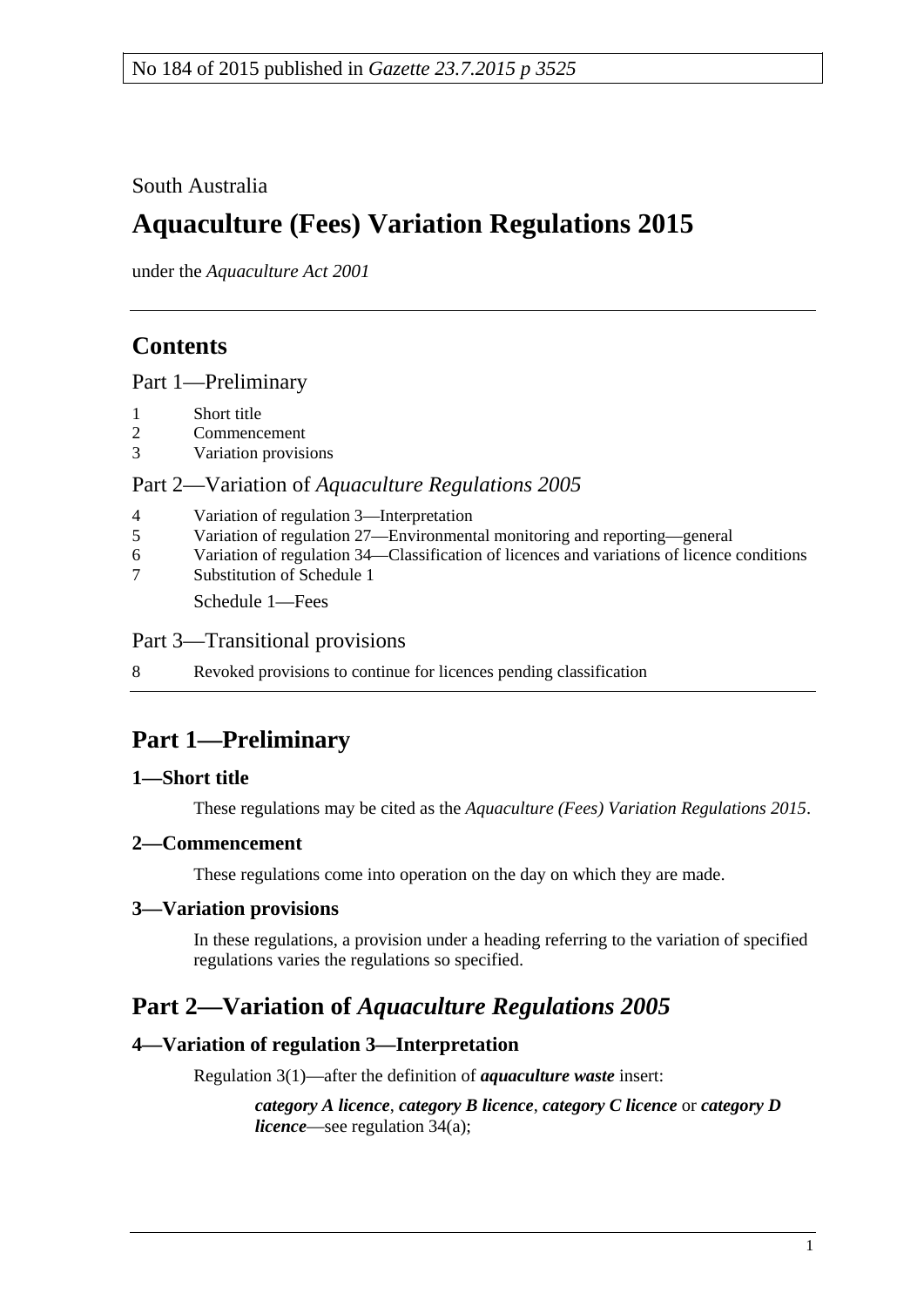#### <span id="page-1-0"></span>**5—Variation of regulation 27—Environmental monitoring and reporting—general**

(1) Regulation 27(1)—delete "medium risk (*category B*) or high risk (*category C*)" and substitute:

category C or category D

(2) Regulation 27(1)(a)—delete "medium risk (*category B*)" and substitute:

category C

(3) Regulation 27(1)(b)—delete "high risk (*category C*)" and substitute:

category D

#### <span id="page-1-1"></span>**6—Variation of regulation 34—Classification of licences and variations of licence conditions**

- (1) Regulation 34(a)—delete paragraph (a) and substitute:
	- (a) a licence (other than a corresponding licence) is to be classified by the Minister as a category A, category B, category C or category D licence by reference to the Minister's reasonable assumptions as to the level of effort involved in the administration and enforcement of the Act and these regulations in relation to the aquaculture authorised by the licence (with category A representing the least effort and category D the greatest), having regard to the following:
		- (i) the scale and intensity of farming to be carried on under the licence;
		- (ii) any discharge of water from the licence area and the treatment of that water prior to discharge;
		- (iii) whether or not the species to be farmed are native to the locality of the licence area;
		- (iv) the susceptibility of the species to be farmed to notifiable disease within the meaning of the *[Livestock Act](http://www.legislation.sa.gov.au/index.aspx?action=legref&type=act&legtitle=Livestock%20Act%201997) 1997*;
		- (v) any other matters considered relevant by the Minister; and
- (2) Regulation  $34(c)(i)(D)$ —delete subsubparagraph (D) and substitute:
	- (D) a change that will require reclassification of the licence as a category A, category B, category C or category D licence; and
- (3) Regulation 34(c)(ii)—before "in the case of" insert:

in addition,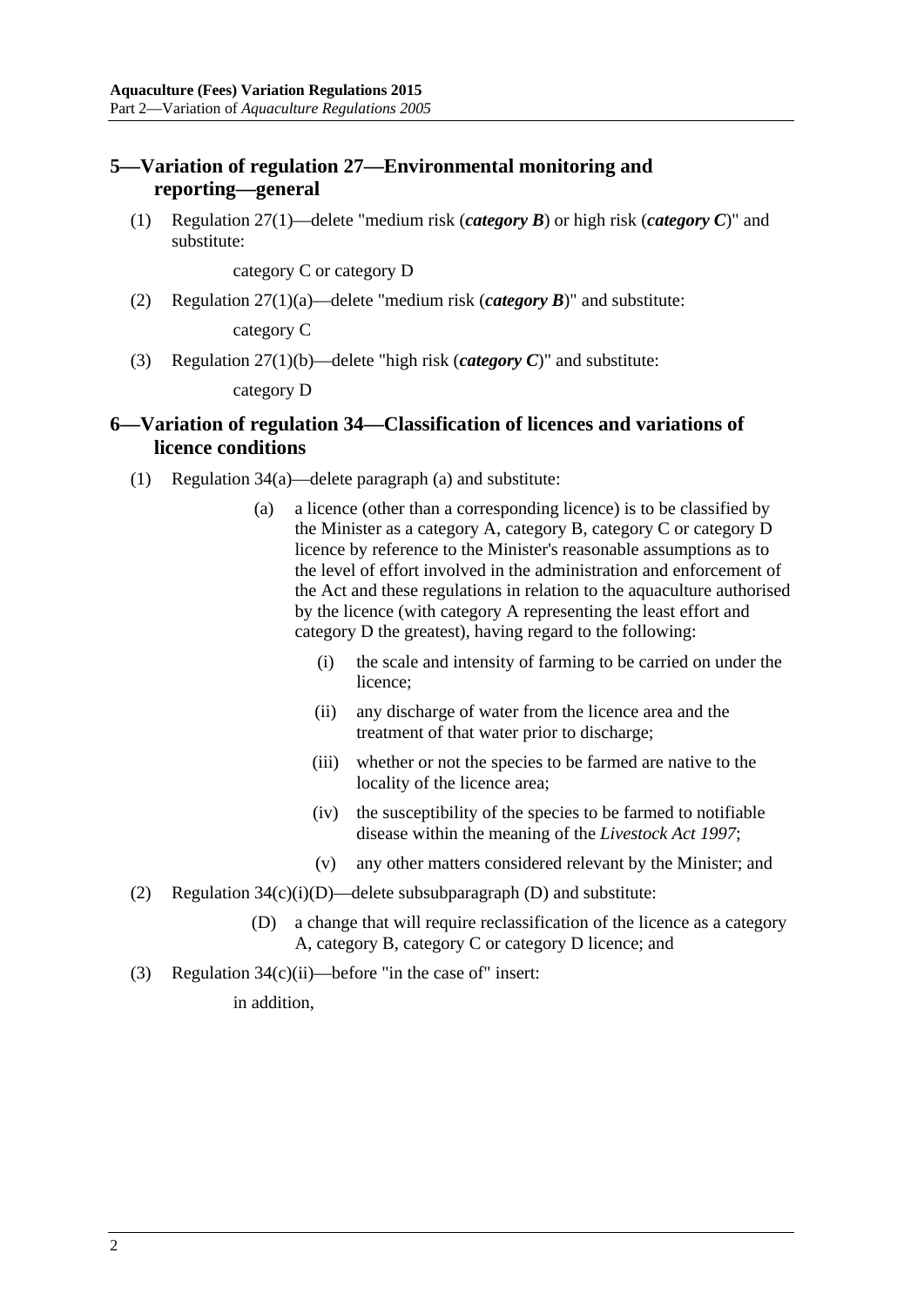### <span id="page-2-0"></span>**7—Substitution of Schedule 1**

Schedule 1—delete the Schedule and substitute:

### **Schedule 1—Fees**

#### **Fees relating to aquaculture leases**

- 1 Application fee for variation of an aquaculture lease or its conditions (section  $25A(5)$  of Act)—
	- (a) for a variation consisting of or involving—

|   |                                                                                                               | (i)                                                                                                                         |          | the substitution of the lease area (within or outside of<br>an aquaculture zone) where at least 80% of the lease<br>area will remain the same— |         |
|---|---------------------------------------------------------------------------------------------------------------|-----------------------------------------------------------------------------------------------------------------------------|----------|------------------------------------------------------------------------------------------------------------------------------------------------|---------|
|   |                                                                                                               |                                                                                                                             | (A)      | if the corresponding licence relating to the lease<br>authorises the farming of prescribed wild caught<br>tuna                                 | \$2 304 |
|   |                                                                                                               |                                                                                                                             | (B)      | in any other case                                                                                                                              | \$3 067 |
|   |                                                                                                               | (ii)                                                                                                                        |          | the substitution of the lease area within an<br>aquaculture zone (other than a variation of a kind<br>referred to in subparagraph (i))-        |         |
|   |                                                                                                               |                                                                                                                             | (A)      | if the farming of prescribed wild caught tuna is a<br>permitted class of aquaculture in the zone                                               | \$2 668 |
|   |                                                                                                               |                                                                                                                             | (B)      | in any other case                                                                                                                              | \$3806  |
|   |                                                                                                               | (iii)                                                                                                                       |          | the substitution of the lease area outside of an<br>aquaculture zone (other than a variation of a kind<br>referred to in subparagraph (i))     | \$4 564 |
|   | (b)                                                                                                           |                                                                                                                             |          | for a variation of any other kind                                                                                                              | \$806   |
| 2 | Application fee for consent to transfer a production lease<br>(section 39 $(2)$ of Act)—                      |                                                                                                                             |          |                                                                                                                                                |         |
|   | (a)                                                                                                           |                                                                                                                             |          | for the transfer of 1 lease                                                                                                                    | \$704   |
|   | (b)                                                                                                           |                                                                                                                             | transfer | for the transfer of each additional lease if the parties<br>involved in the transfer are the same as for the first                             | \$597   |
| 3 | \$985<br>Application fee for division of a production lease area into separate<br>lease areas (regulation 29) |                                                                                                                             |          |                                                                                                                                                |         |
| 4 |                                                                                                               | \$1 209<br>Application fee for amalgamation of 2 or more production lease<br>areas into a single lease area (regulation 30) |          |                                                                                                                                                |         |
|   |                                                                                                               |                                                                                                                             |          | <b>Fees relating to aquaculture licences</b>                                                                                                   |         |
| 5 | $Act)$ —                                                                                                      |                                                                                                                             |          | Application fee for a corresponding licence (section 22(2d) of                                                                                 |         |
|   | (a)                                                                                                           |                                                                                                                             |          | in the case of a corresponding licence within an<br>aquaculture zone—                                                                          |         |
|   |                                                                                                               | (i)                                                                                                                         |          | administrative component                                                                                                                       | \$2 321 |
|   |                                                                                                               | (ii)                                                                                                                        |          | advertising component                                                                                                                          | \$1453  |
|   | (b)                                                                                                           |                                                                                                                             |          | in the case of a corresponding licence outside of an<br>aquaculture zone-                                                                      |         |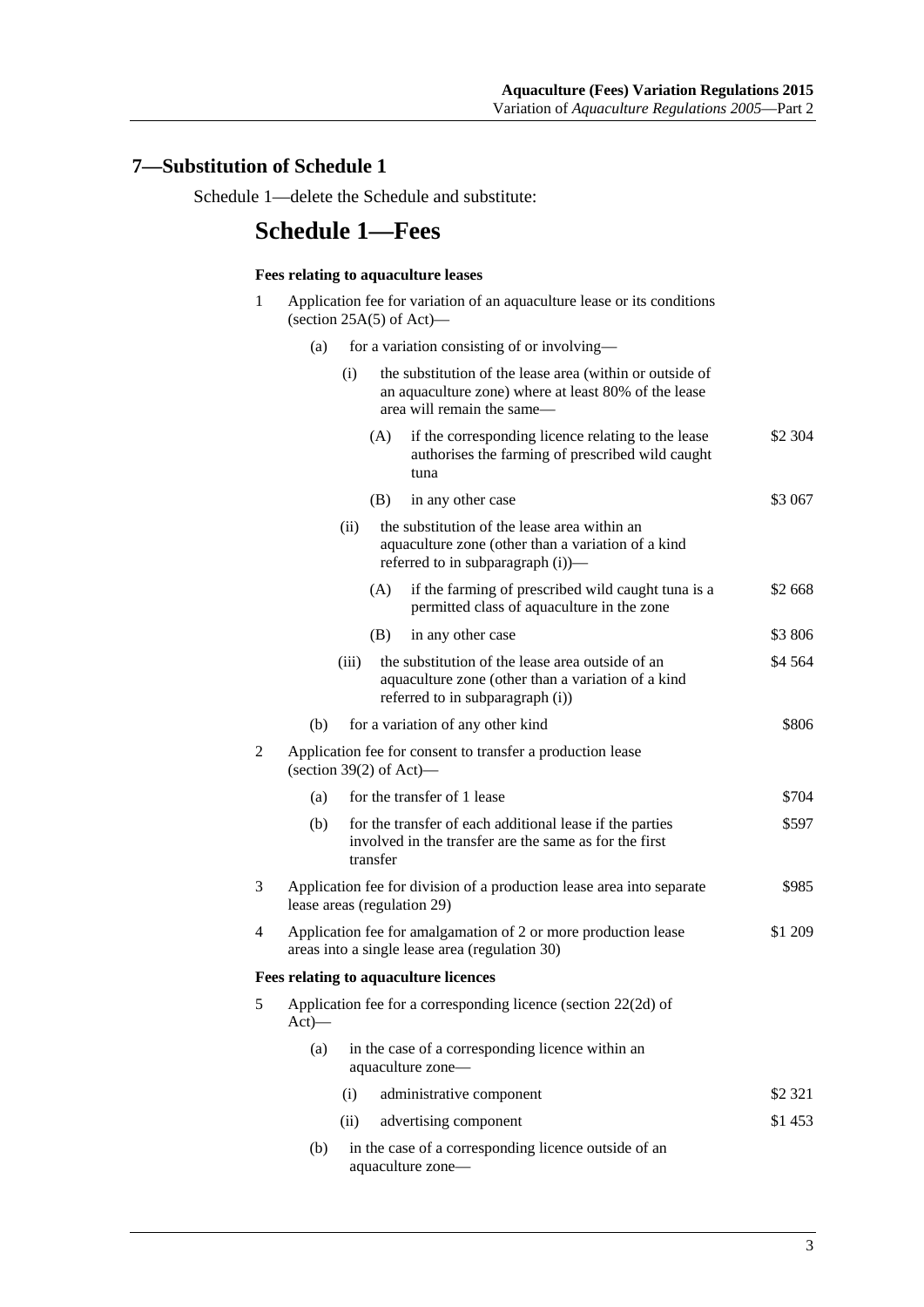|   |                                                                                                                   | (i)                                                             | administrative component                                                                                                                                      | \$3 571 |  |  |
|---|-------------------------------------------------------------------------------------------------------------------|-----------------------------------------------------------------|---------------------------------------------------------------------------------------------------------------------------------------------------------------|---------|--|--|
|   |                                                                                                                   | (ii)                                                            | advertising component                                                                                                                                         | \$1453  |  |  |
| 6 | Application fee for a licence other than a corresponding licence<br>(section 49 of Act)—                          |                                                                 |                                                                                                                                                               |         |  |  |
|   | (a)                                                                                                               |                                                                 | for a category A licence—                                                                                                                                     |         |  |  |
|   |                                                                                                                   | (i)                                                             | administrative component                                                                                                                                      | \$2589  |  |  |
|   |                                                                                                                   | (ii)                                                            | advertising component                                                                                                                                         | \$1 453 |  |  |
|   | (b)                                                                                                               |                                                                 | for a category B licence—                                                                                                                                     |         |  |  |
|   |                                                                                                                   | (i)                                                             | administrative component                                                                                                                                      | \$2589  |  |  |
|   |                                                                                                                   | (ii)                                                            | advertising component                                                                                                                                         | \$1453  |  |  |
|   | (c)                                                                                                               |                                                                 | for a category C licence—                                                                                                                                     |         |  |  |
|   |                                                                                                                   | (i)                                                             | administrative component                                                                                                                                      | \$4 081 |  |  |
|   |                                                                                                                   | (ii)                                                            | advertising component                                                                                                                                         | \$1453  |  |  |
|   | (d)                                                                                                               |                                                                 | for a category D licence—                                                                                                                                     |         |  |  |
|   |                                                                                                                   | (i)                                                             | administrative component                                                                                                                                      | \$4 081 |  |  |
|   |                                                                                                                   | (ii)                                                            | advertising component                                                                                                                                         | \$1453  |  |  |
| 7 | Application fee for renewal of an aquaculture licence other than a<br>corresponding licence (section 50A of Act)— |                                                                 |                                                                                                                                                               |         |  |  |
|   | (a)                                                                                                               |                                                                 | for the renewal of 1 licence                                                                                                                                  | \$704   |  |  |
|   | (b)                                                                                                               |                                                                 | for the renewal of each additional licence if the parties to<br>the licence are the same as for the first renewal                                             | \$639   |  |  |
|   | Note-                                                                                                             |                                                                 |                                                                                                                                                               |         |  |  |
|   |                                                                                                                   |                                                                 | A corresponding licence is, under section $22(2b)$ of the<br>Act, renewed on the renewal of the relevant lease without<br>the requirement for an application. |         |  |  |
| 8 | Application fee for variation of conditions of an aquaculture licence<br>(section $52(6)$ of Act)—                |                                                                 |                                                                                                                                                               |         |  |  |
|   |                                                                                                                   |                                                                 | (a) in the case of a corresponding licence—                                                                                                                   |         |  |  |
|   |                                                                                                                   | (i)                                                             | for a simple variation                                                                                                                                        | \$1426  |  |  |
|   |                                                                                                                   | (ii)                                                            | for a standard variation                                                                                                                                      | \$1886  |  |  |
|   |                                                                                                                   | (iii)                                                           | for a complex variation                                                                                                                                       | \$3 571 |  |  |
|   | (b)                                                                                                               | in the case of a licence other than a corresponding<br>licence- |                                                                                                                                                               |         |  |  |
|   |                                                                                                                   | (i)                                                             | for a simple variation                                                                                                                                        | \$625   |  |  |
|   |                                                                                                                   | (ii)                                                            | for a standard variation                                                                                                                                      | \$733   |  |  |
|   |                                                                                                                   | (iii)                                                           | for a complex variation                                                                                                                                       | \$1875  |  |  |
| 9 | Application fee for consent to transfer an aquaculture licence<br>(section $55(4)$ of Act)—                       |                                                                 |                                                                                                                                                               |         |  |  |
|   | (a)                                                                                                               |                                                                 | in the case of a corresponding licence—                                                                                                                       |         |  |  |
|   |                                                                                                                   | (i)                                                             | for the transfer of 1 licence                                                                                                                                 | \$704   |  |  |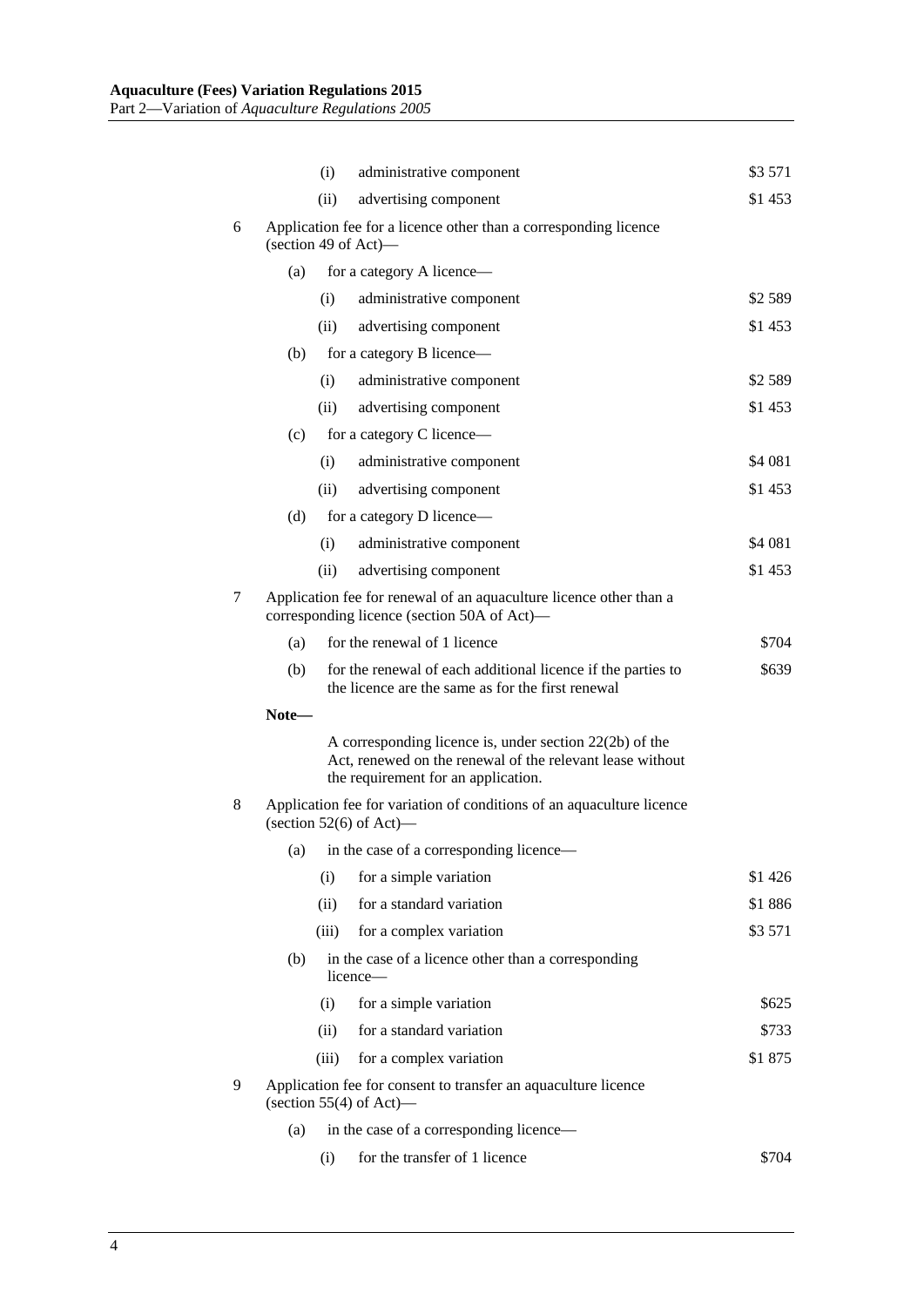|    |                                                                                                                                                                                                                              | (ii)  | for the transfer of each additional licence if the<br>parties involved in the transfer are the same as for the<br>first transfer | \$597                                                                                                 |  |  |
|----|------------------------------------------------------------------------------------------------------------------------------------------------------------------------------------------------------------------------------|-------|----------------------------------------------------------------------------------------------------------------------------------|-------------------------------------------------------------------------------------------------------|--|--|
|    | (b)<br>licence—                                                                                                                                                                                                              |       | in the case of a licence other than a corresponding                                                                              |                                                                                                       |  |  |
|    |                                                                                                                                                                                                                              | (i)   | for the transfer of 1 licence                                                                                                    | \$704                                                                                                 |  |  |
|    |                                                                                                                                                                                                                              | (ii)  | for the transfer of each additional licence if the<br>parties involved in the transfer are the same as for the<br>first transfer | \$597                                                                                                 |  |  |
| 10 | \$551<br>Application fee for consent to surrender an aquaculture licence other<br>than a corresponding licence (section $56(3)(c)$ of Act)                                                                                   |       |                                                                                                                                  |                                                                                                       |  |  |
| 11 | Application fee for division of a licence area into separate licence<br>\$948<br>areas (regulation 31)                                                                                                                       |       |                                                                                                                                  |                                                                                                       |  |  |
| 12 | \$1 209<br>Application fee for amalgamation of 2 or more licence areas into a<br>single licence area (regulation 32)                                                                                                         |       |                                                                                                                                  |                                                                                                       |  |  |
| 13 | Annual fee for a corresponding licence (section $53(1)$ of Act) for the<br>balance of the financial year 2015/2016 (from the commencement of<br>this Schedule) and for each subsequent financial year-                       |       |                                                                                                                                  |                                                                                                       |  |  |
|    | (a)                                                                                                                                                                                                                          | tuna  | for an aquaculture licence to farm prescribed wild caught                                                                        | \$12 172                                                                                              |  |  |
|    | (b)                                                                                                                                                                                                                          |       | for an aquaculture licence to farm finfish other than<br>prescribed wild caught tuna                                             | \$6536                                                                                                |  |  |
|    | (c)                                                                                                                                                                                                                          | area  | for an aquaculture licence to farm abalone in a subtidal                                                                         | \$5 397                                                                                               |  |  |
|    | (d)                                                                                                                                                                                                                          | area  | for an aquaculture licence to farm mussels in a subtidal                                                                         | \$1 001                                                                                               |  |  |
|    | (e)                                                                                                                                                                                                                          |       | for an aquaculture licence to farm molluscs (other than<br>abalone and mussels) in a subtidal area                               | \$2 074                                                                                               |  |  |
|    | (f)                                                                                                                                                                                                                          |       | for an aquaculture licence to farm molluscs (including<br>abalone, but not including oysters) in an intertidal area              | \$2 0 38                                                                                              |  |  |
|    | (g)                                                                                                                                                                                                                          | area  | for an aquaculture licence to farm oysters in an intertidal                                                                      | \$374 plus \$228<br>for each<br>hectare<br>(rounded to<br>2 decimal<br>places) in the<br>licence area |  |  |
|    | (h)                                                                                                                                                                                                                          |       | for an aquaculture licence to farm algae                                                                                         | \$1892                                                                                                |  |  |
|    | (i)                                                                                                                                                                                                                          | cages | for an aquaculture licence authorising the storage of sea                                                                        | \$1892                                                                                                |  |  |
| 14 | Annual fee for a licence other than a corresponding licence<br>(section 53(1) of Act) for the balance of the financial year<br>2015/2016 (from the commencement of this Schedule) and for each<br>subsequent financial year- |       |                                                                                                                                  |                                                                                                       |  |  |
|    | (a)                                                                                                                                                                                                                          |       | for a category A licence—                                                                                                        | \$538                                                                                                 |  |  |
|    | (b)                                                                                                                                                                                                                          |       | for a category B licence —                                                                                                       | \$824                                                                                                 |  |  |
|    | (c)                                                                                                                                                                                                                          |       | for a category C licence-                                                                                                        |                                                                                                       |  |  |